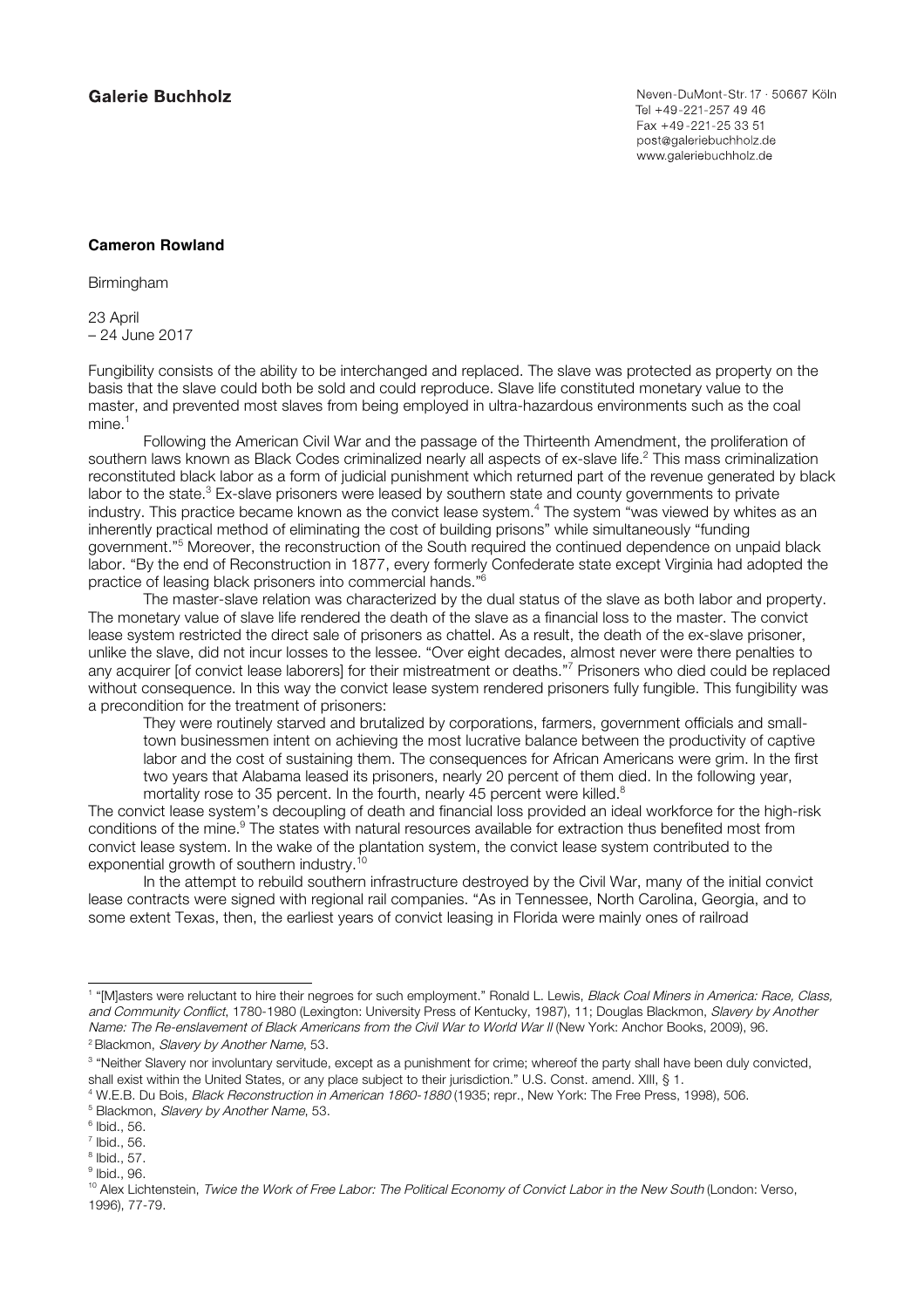construction."<sup>11</sup> These included the Alabama and Chattanooga Railroad; the Georgia and Alabama Railroad; the Selma, Rome and Dalton Railroad; and the Macon & Brunswick Railroad.<sup>12</sup> By 1895, these had all been consolidated into Southern Railway, which now operates as Norfolk Southern.<sup>13</sup> Norfolk Southern continues to transport coal, and remains one of the largest freight networks in the Southeast.<sup>14</sup>

To continue the development of rail infrastructure, coal, and iron ore were necessary to produce the rails, and coal was necessary to power the engines. The expansion of rail infrastructure further expanded the market for coal by allowing it to be shipped throughout the South.<sup>15</sup> A Tennessee prison official describing the mining conditions of the 1870s stated that "it was a practical impossibility to get our free … people, either white or black... to work in the mines," which resulted in state agreements to lease convicts to the coal operators.<sup>16</sup> Beginning in the early 1870s a number of states, particularly Tennessee, Georgia, and Alabama, began to employ convict lease labor in mines.<sup>17</sup> "The largest coal mines in the region, at the base of the operation of the most successfully vertically integrated enterprises, relied on convicts at the core of their labor force."<sup>18</sup> Coal was the resource base of the industrializing South.<sup>19</sup> Coal was mined and smelted into coke. Coke was subsequently used to power the blast furnaces to smelt iron ore into iron and steel. The capacity of a single company to execute all stages of production became known as vertical integration.

Birmingham, Alabama was founded in 1871.<sup>20</sup> Its creation was predicated on the anticipated intersection of the South and the North Alabama Railroad and Alabama and Chattanooga Railroad on land known to have "immense deposits of coal and iron ore."<sup>21</sup> A group of railroad investors formed the Elyton Land Company for the express purpose of developing Birmingham.<sup>22</sup> It was modeled after the British city of Birmingham, as an industrial center surrounded by coal fields. "The seat of iron manufacture in the mother country" was renowned as the home of the Watt Steam Engine as well as an early adopter of the factory system.<sup>23</sup>

The Pratt Coal and Coke company was founded in 1878. Pratt Coal and Coke was integral to the development of Birmingham, and the industrial development of the South.<sup>24</sup> By 1886, Pratt's four coal mines became the most productive mines in Alabama, and were accompanied by integrated coke and iron facilities.<sup>25</sup> During this year, Pratt Coal and Coke was acquired by Tennessee Coal, Iron and Railroad (TCI), the largest mining operation in Tennessee.<sup>26</sup> Central to both operations was the continued reliance on convict labor.27 By 1892, the consolidated TCI became the largest coal company in the region.<sup>28</sup> In addition to convict lease labor, "[the consolidated] TCI found that…they were able to expand by opening free labor mines as well."<sup>29</sup> In 1898, the presidents of Southern Railway and the L&N Railroad funded the creation of TCI's first steel plant known as Ensley Steel Works.<sup>30</sup> By 1907, Ensley steel rail had begun to compete with northern steel manufacturers. That same year, U.S. Steel acquired TCI and continued the use of convict lease labor.<sup>31</sup> The total value and property of TCI, including the former site of the Pratt mines, are now retained by U.S. Steel.<sup>32</sup>

<sup>22</sup> Armes, The Story of Coal and Iron in Alabama, 222.

<sup>32</sup> "Addendum to Pratt Coal & Coke Company, Pratt Mines, Convict Cemetery," Written Historical and Descriptive Data, Historic American Engineering Record, National Park Service, U.S. Department of the Interior, 1993, 2. From Prints and Photographs

<sup>&</sup>lt;sup>11</sup> Matthew J. Mancini, One Dies, Get Another: Convict Leasing in the American South (Columbia: University of South Carolina Press), 185.

<sup>&</sup>lt;sup>12</sup> Blackmon, Slavery by Another Name, 54.

<sup>&</sup>lt;sup>13</sup> Marie Bankhead Owen and Thomas McAdory Owen, "Alabama Great Southern Railroad Company," in *History of Alabama and* Dictionary of Alabama Biography, Volume I (Alabama: S. J. Clarke Publishing Company, 1921), 24-28; Interstate Commerce Commission, Southern Ry. Co., Volume 37, Interstate Commerce Commission Valuation Reports (Washington: United States Government Printing Office, 1932), 212, 571; Addie Davis Cobb and Wilton P. Cobb, History of Dodge County (Atlanta: Foote and Davies Co., 1932), 27.

<sup>14</sup> "Shipping Options: Coal," Norfolk Southern, accessed April 9, 2017, http://www.nscorp.com/content/nscorp/en/shippingoptions/coal.html.

<sup>.&</sup>lt;br>Ethel Armes, *The Story of Coal and Iron in Alabama* (1910; repr., Tuscaloosa: The University of Alabama Press, 2011), 276-277. <sup>16</sup> Alex Lichtenstein, Twice the Work of Free Labor, 75.

<sup>17</sup> Ibid., 77.

<sup>18</sup> Ibid., 77.

<sup>19</sup> Ibid., 83.

<sup>&</sup>lt;sup>20</sup> Armes, The Story of Coal and Iron in Alabama, 222.

<sup>&</sup>lt;sup>21</sup> Henry Martin Caldwell, History of Elyton Land Company and Birmingham, Ala. (Birmingham: Caldwell, 1892), 3.

<sup>23</sup> Ibid., 223.

 $24$  Alex Lichtenstein, Twice the Work of Free Labor, 91-92.

<sup>25</sup> Ibid., 91, 92.

<sup>26</sup> Ibid., 90.

<sup>27</sup> Ibid., 87, 90, 95.

<sup>28</sup> Ibid., 94.

<sup>29</sup> Ibid., 94.

<sup>&</sup>lt;sup>30</sup> Maury Klein, *History of the Louisville and Nashville Railroad* (1972; repr., Lexington: University Press of Kentucky, 2003), 275. <sup>31</sup> Tom Badham, "Iron Pigs, Steel Rails and TCI," Jefferson County Historical Association Newsletter, Fall 2015,

http://www.jeffcohistory.com/newsletter\_Oct\_15\_pg2.html.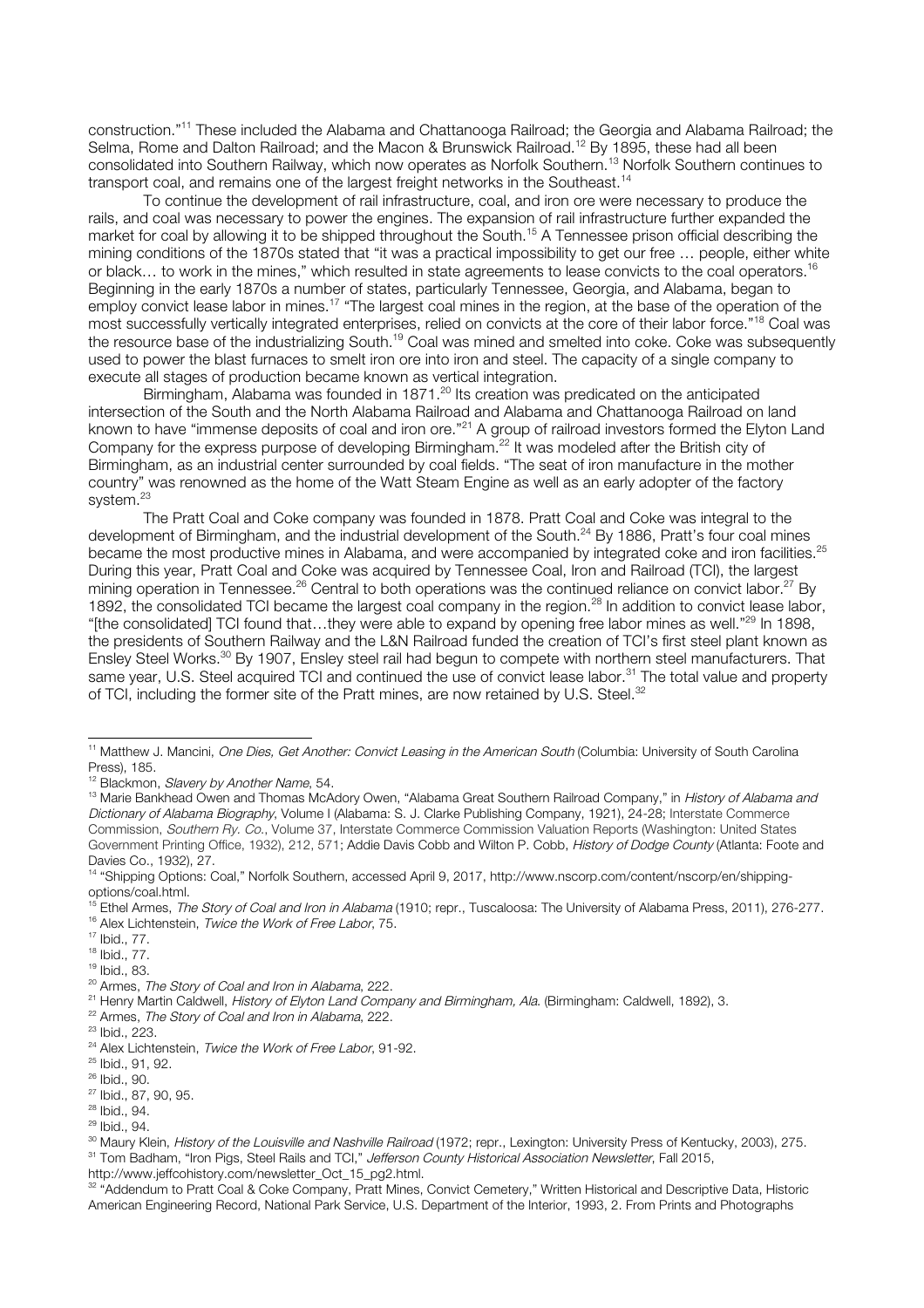Prison labor was instrumental to southern industrialization not only because it was low-risk and lowcost, but also because it was forced. "By the 1880s local observers agreed that the coal and iron resources of Tennessee, Alabama, and Georgia were 'destined to revolutionize the iron manufacture of the country,' while admitting that 'the important factor in the question of the cheap production of iron is prison labor."<sup>33</sup> Convict lease laborers were shackled to each other and compelled to work.<sup>34</sup> They were whipped and subjected to water torture for producing less than their prescribed quotas, and for other forms of resistance.<sup>35</sup> The conditions of the mine included the threat of collapse or flooding as well as the continual exposure to toxins.36 Food, clothing and medical care were frequently withheld, and decreased production due to sickness was punished.<sup>37</sup> The coercion of prisoners created a "reliable" labor force, which was used to undermine strikes organized by "free" labor miners.<sup>38</sup> Many of the free labor miners were former prisoners, and were thus continually regulated by the forced labor of convict leasing.<sup>39</sup>

The convict lease system supported the southern economy through the end of Reconstruction and the beginning of Jim Crow.40 The Compromise of 1877, which withdrew the final Northern troops from the South, is considered to be the end of Reconstruction.<sup>41</sup> It ushered in white, "Redeemer" political control of many state governments, which perceived the southern black population as a threat.<sup>42</sup> Laws created to formalize already prevalent racial segregation and subordination, and to disenfranchise black voters through poll taxes and literacy tests, became known as Jim Crow laws.<sup>43</sup> The reliance on the labor of prisoners developed industrial political-economic interests in preserving the racial order that governed the convict lease system. These interests were served by the advent of Jim Crow.

j Division, Library of Congress (HAER ALA,37-BIRM,38C-); accessed April 9, 2017,

https://cdn.loc.gov/master/pnp/habshaer/al/al1000/al1048/data/al1048data.pdf.

<sup>&</sup>lt;sup>33</sup> Lichtenstein, Twice the Work of Free Labor, 87.

<sup>&</sup>lt;sup>34</sup> Mary Ellen Curtin, Black Prisoners and Their World, 1865-1900 (Charlottesville: University Press of Virginia, 2000), 70.

<sup>&</sup>lt;sup>35</sup> Curtin, Black Prisoners and Their World, 1865-1900, 69; Blackmon, Slavery by Another Name, 71.

<sup>&</sup>lt;sup>36</sup> Blackmon, *Slavery by Another Name, 97*; Du Bois, *Black Reconstruction in American 1860-1880*, 699.<br><sup>37</sup> Blackmon, *Slavery by Another Name*, 96.

<sup>&</sup>lt;sup>38</sup> Lichtenstein, Twice the Work of Free Labor, 100-103.

<sup>&</sup>lt;sup>39</sup> In 1910 "The [U.S. Immigration Commission] estimated that 50 percent of the African American coal miners in Birmingham were ex-convicts. The convict camps thus may have proved to be a peculiar and especially brutal training ground for a crucial component of the South's industrial labor force." Lichtenstein, Twice the Work of Free Labor, 86.

<sup>&</sup>lt;sup>40</sup> Convict lease labor was used in Alabama coal mines until 1928. Blackmon, Slavery by Another Name, 369.

<sup>&</sup>lt;sup>41</sup> C. Vann Woodward, "The Unknown Compromise," in Reunion and Reaction: The Compromise of 1877 and the End of Reconstruction (1951; repr., New York: Oxford University Press, 1961), 3-21.

 $42$  lbid.; "The Redeemers who overthrew Reconstruction and established 'Home Rule' in the Southern states conducted their campaign in the name of white supremacy…But the new order represented no striking departures in this respect…Race relations after Redemption were an unstable interlude before the passing of these old and new traditions and the arrival of Jim Crow code and disenfranchisement." C. Vann Woodward, The Strange Career of Jim Crow (1955; repr., New York: Oxford University Press, 2002), 31-32.

<sup>43</sup> Woodward, The Strange Career of Jim Crow, 81-85, 97.